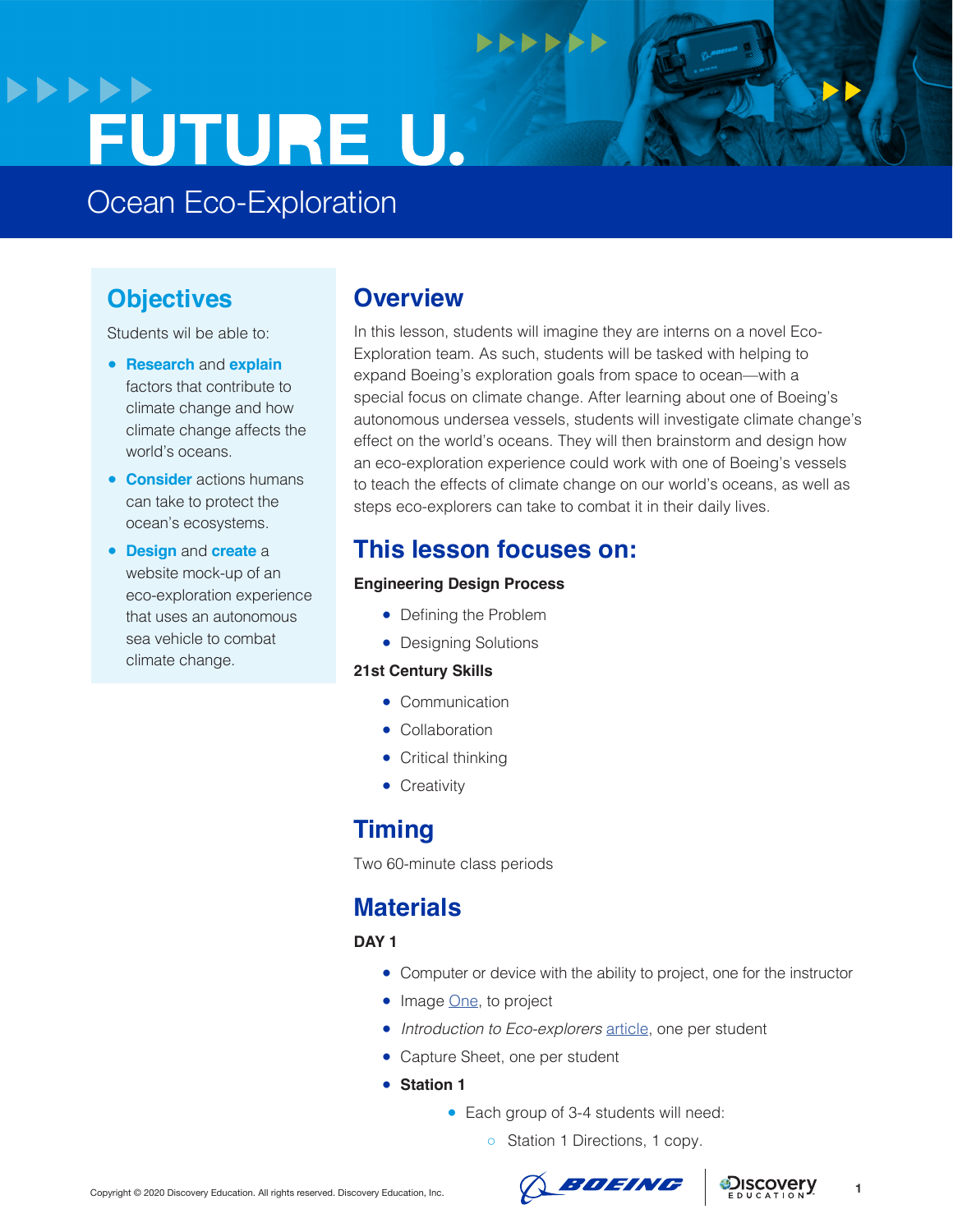

- food storage (at least six inches by six inches), 2 containers.
- small bowls that can fit upside-down in the food container with room to spare around the edges, 2.
- two pieces of masking tape (each about 2-inches long).
- ruler.
- A large bag of ice, stored in an insulated container (at least 80 ice cubes total)
- Pitcher or large bottle of water, one for the instructor
- Access to a faucet or enough water to fill each food container halfway
- **Station 2**
	- Station 2 Directions, 10 copies
	- Oceans have been 'Taking the Heat' of Climate Change [article](https://abcnews.go.com/Politics/oceans-feel-increasing-impact-climate-change-source-solutions/story?id=65828631), 10 copies
	- Highlighters of various colors, at least 20
- **Station 3**
	- Station 3 Directions, 10 copies
	- Laptops or devices, at least 5
	- *Plastics Aren't Just Polluting* [article,](https://www.huffpost.com/entry/plastic-climate-change_n_5cdd8f4be4b09648227ca194?guccounter=1) 10 copies
	- Highlighters of various colors, at least 20
- **Station 4**
	- Station 4 Directions, 10 copies
	- Laptops or devices, at least 5

#### **DAY 2**

- Design an Eco-explorer Adventure handout, one per student.
- Eco-explorer Web Page handout, one per student
- Laptops or devices, at least enough for half the class

### **Have you ever wondered…**

#### **What exactly is ecotourism/eco-exploration?**

The International Ecotourism Society defines ecotourism as "responsible travel to natural areas that conserves the environment, sustains the well-being of the local people, and involves interpretation and education." The principals of ecotourism include:

- minimizing impacts.
- building environmental and cultural awareness.
- providing direct financial benefits for conservation, local people, and private industry.
- raising sensitivity to and awareness of host countries' political, environmental, and social climates.
- creating low-impact facilities.
- working in partnership with Indigenous People.<sup>1</sup>



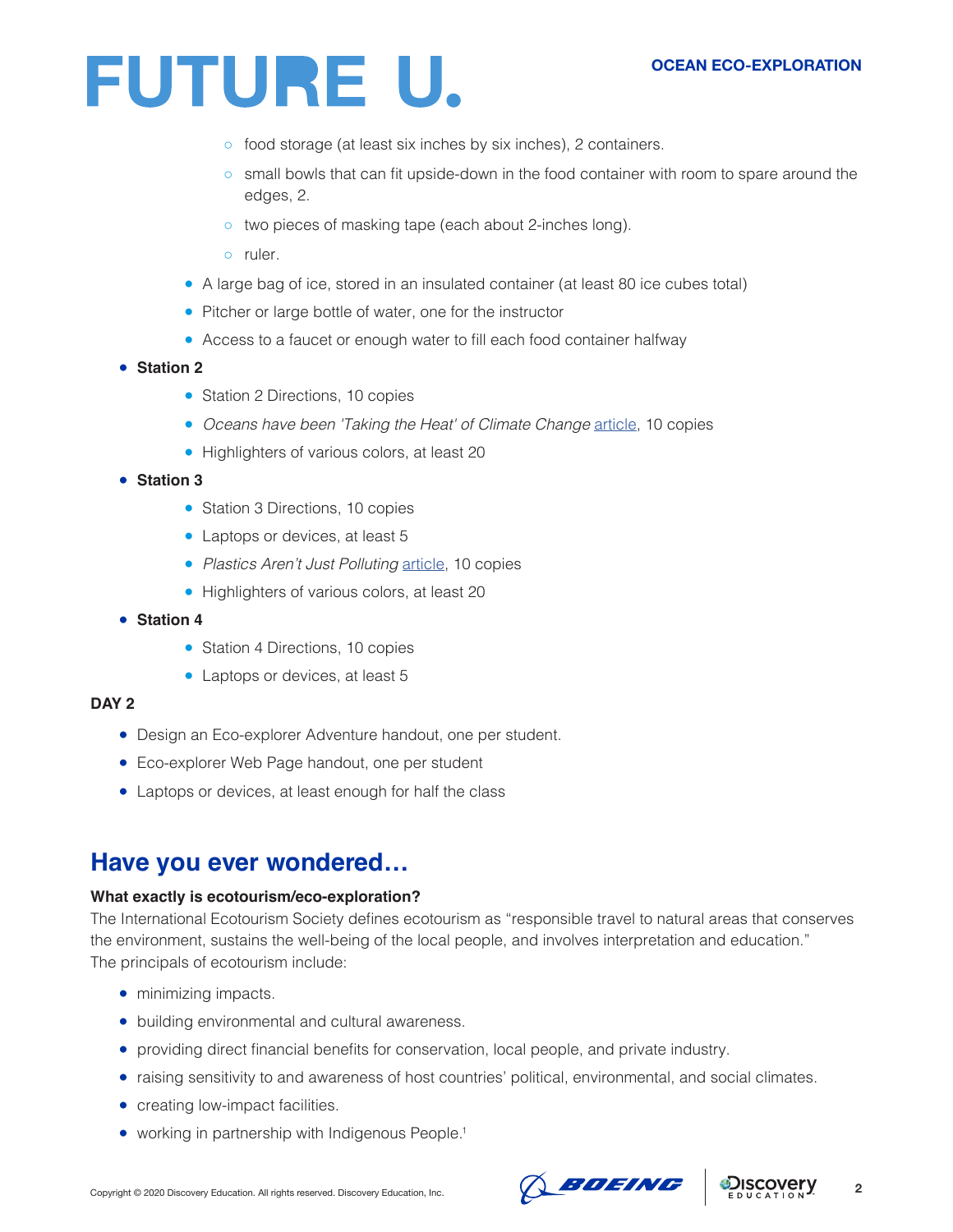#### **OCEAN ECO-EXPLORATION**

#### **How is climate change affecting marine ecosystems?**

Ocean temperatures are rising as the ocean absorbs extra carbon dioxide from the air. This has a dramatic impact on both marine animals and the ecosystems in which they live. Carbon dioxide, for instance, makes water more acidic. This ocean acidification is harmful to sea life, especially shellfish and coral. Increased ocean temperatures are also causing coral bleaching—which is when coral expels the algae that normally lives within it. This causes the coral to turn white and (unless the ocean temperature returns to normal) eventually die.<sup>2</sup>

In addition, increased stormy weather and changing climates is forcing many animals to shift the location of their homes as they try to find the water temperature and environment that is best for them. This can impact where, when, and if marine animals reproduce. Global warming also contributes to rising sea levels, which in turn affects ecosystems as coastal habitats are flooded, the amount of light reaching underwater ecosystems changes, and coastal ecosystems that require stable conditions struggle to survive.3



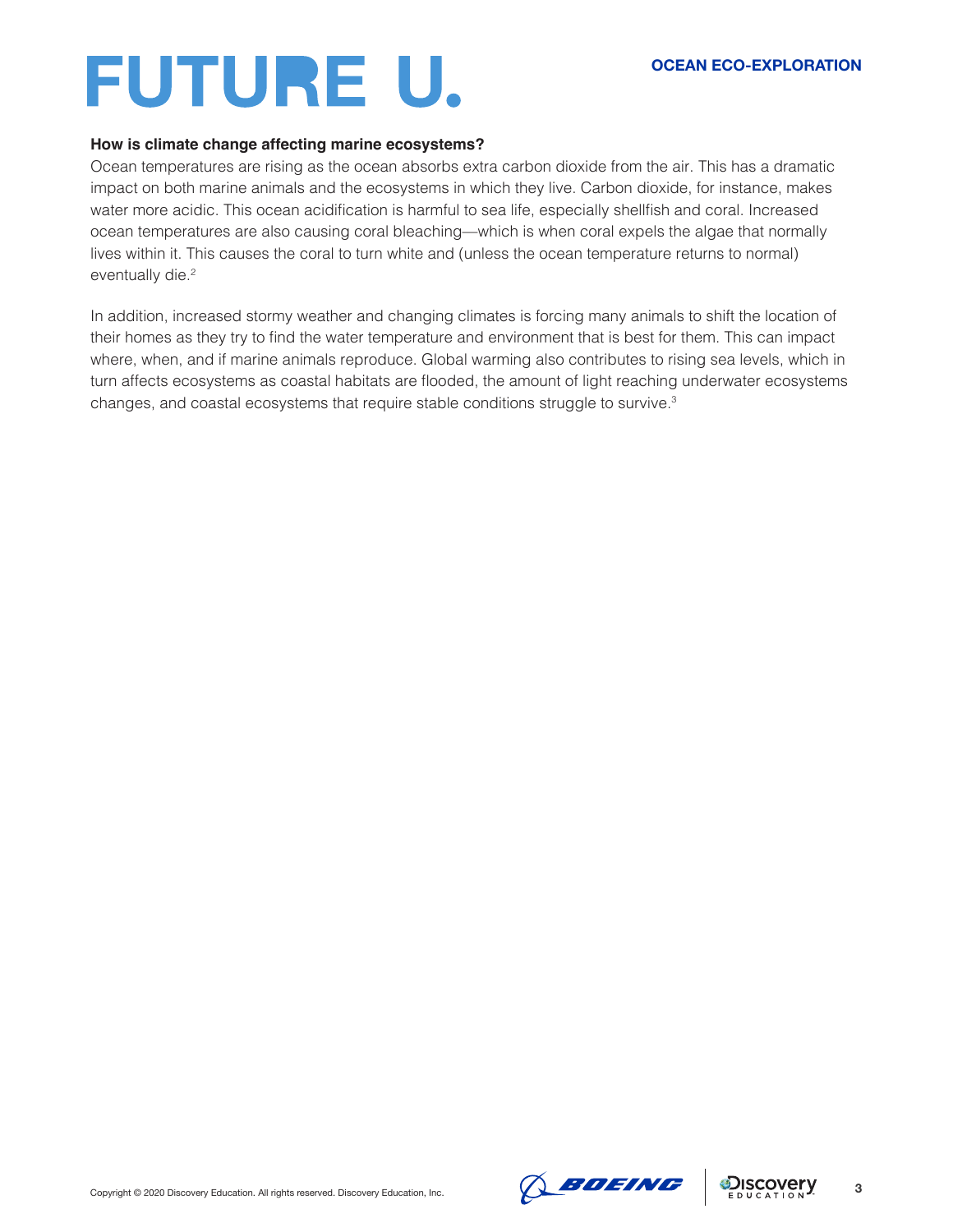## **Make Connections**

#### **How does this connect to students?**

The past five years of ocean temperatures have been the highest five years ever recorded.

This high temperature does not only affects marine life and the ocean's ecosystems, but it also has a direct effect on students because the world in which they live is shifting and changing in unprecedented ways.

Warmer oceans, for instance, affect weather and tidal patterns—which can cause strong storms. In addition, the impact of changing temperatures on marine life can affect the variety and amount of food available for human consumption. Warmer oceans also contribute to rising sea levels, which can affect or even destroy coastal communities.4

#### **How does this connect to careers?**

**Climatologist:** These climate scientists study the influences and effects of the Earth's climate. They may use their findings to explore ways to tackle climate change and/or advise policy makers.

**Renewable** Energy Engineer: Renewable energy engineers work to help the world transition to renewable energy sources and production, such as wind, geothermal, solar, and hydropower. They may monitor current renewable energy systems or develop new ones.

#### **Oceanographer:**

Oceanographers focus on a specific area, such as marine life, ocean circulation, or the ocean's chemical properties. They perform research to gain a better scientific understanding of their focus area, and tackle important issues such as climate change.

#### **How does this connect to our world?**

Humans around the world are responsible for nearly the entire increase in greenhouse gases that have entered the atmosphere over the last two centuries. During this time, the ocean has absorbed 90% of the excess heat that these greenhouse gases trapped on Earth. While this helps reduce the temperature of the Earth as a whole, it negatively affects the world's oceans.<sup>5</sup>

A recent study shows that 2019 was another record-breaking year of ocean warming, and water temperatures reached the highest ever recorded. Rising temperatures are affecting the ocean's oxygen level and making the water more acidic both of which affect marine ecosystems. Ocean warming is also changing currents and affecting weather systems at a rate to which the world is having difficulty adjusting. It is therefore up to governments, communities, and individuals around the world to unite in reducing emissions and combatting climate change.

#### **Sources**

1 "What is Ecotourism?" The International Ecotourism Society. ecotourism.org/what-is-ecotourism/.

- 2 "Everything You Need to Know About Coral Bleaching." World Wildlife Fund. worldwildlife.org/pages/everything-you-need-to-know-aboutcoral-bleaching-and-how-we-can-stop-it.
- 3 "Climate Change." World Wildlife Fund. wwf.panda.org/our\_work/oceans/problems/climate\_change/.
- 4 "Warmer Oceans." Environmental Protection Agency. archive.epa.gov/climatechange/kids/impacts/signs/oceans.html.
- 5 "Understanding Sea Level." NASA. sealevel.nasa.gov/understanding-sea-level/global-sea-level/thermal-expansion.
- 6 "Oceans are Warming…". CNN. edition.cnn.com/2020/01/13/world/climate-change-oceans-heat-intl/index.html.



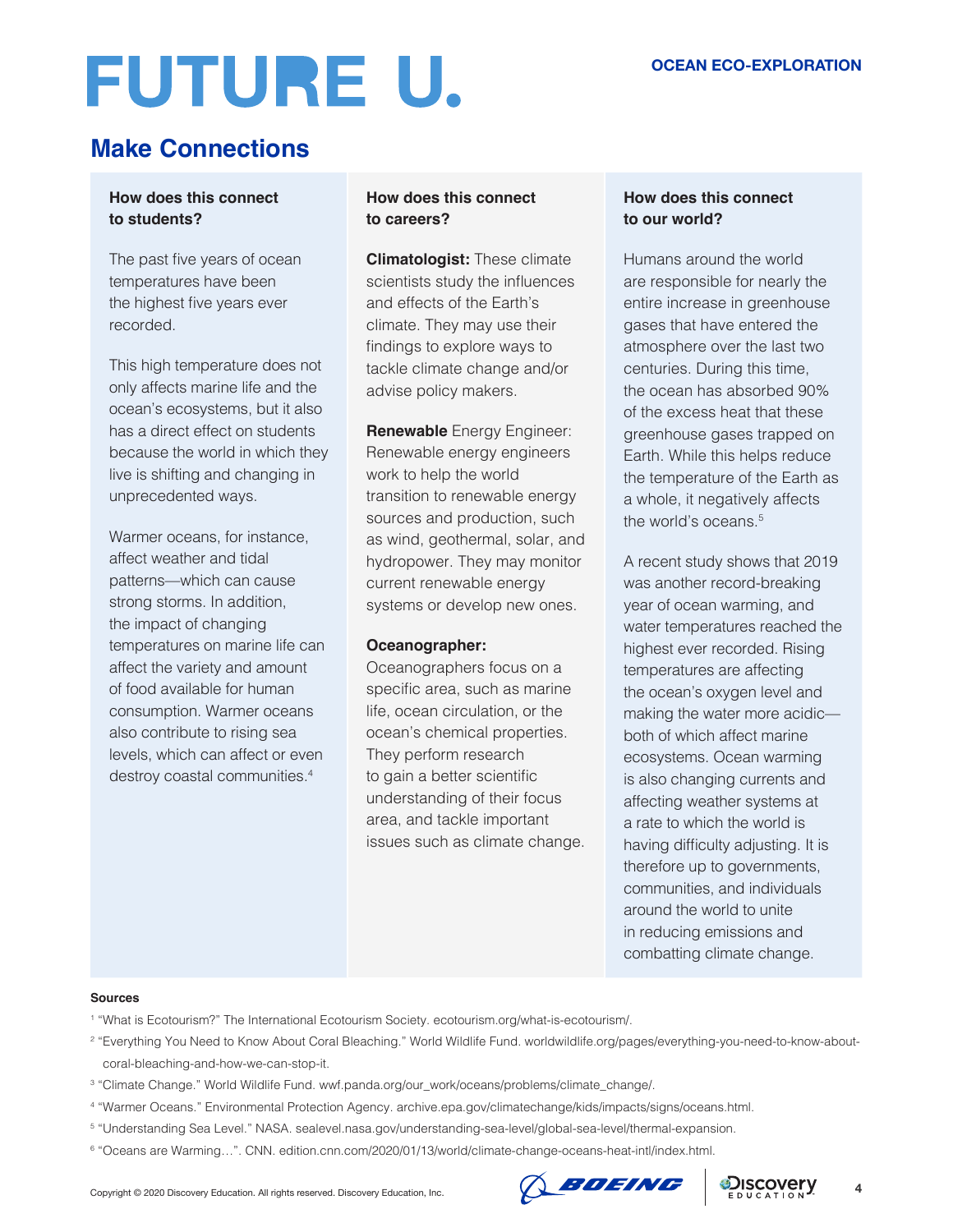### **Blueprint for Discovery**

#### **DAY 1**

- **1.** Begin class by welcoming students to a "brand-new" Boeing team: Eco-exploration! Explain that students will imagine that Boeing is expanding its exploration goals from space and the sky to the ocean.
- **2.** Project Image [One](https://workboatdc-static.s3.amazonaws.com/uploads/2019/02/Boeing-Echo-Voyager-rendering-702x336.jpg) and explain that this is a Boeing undersea vehicle called the Eco Voyager. It is an autonomous boat, which means it can drive and control itself without anyone onboard! It can be programmed to perform a variety of tasks—from collecting data to traveling to areas of the ocean that humans may not normally visit. Tell students that Boeing's challenge for their interns is to explore how they can use autonomous sea vehicles like this one for exploration, with a special focus on climate change.
- **3.** Distribute one copy of the *Introduction to Ecotourism* article to each student, and instruct students to read the article aloud with a partner. Their objective for reading the article is to understand what ecotourism and eco-exploration are. As they read and try to understand this concept, they should annotate (or highlight/underline) 3 facts they learn, 2 things they find interesting, and one question they still have.
- **4.** Once most pairs have finished reading and annotating the article, regain the class' attention. Ask them to summarize: What is ecotourism/eco-exploration?
- **5.** Explain that in order for students to develop a plan that uses one of Boeing's autonomous boats to help humans learn about climate change, they must also have a strong understanding of how climate change is affecting the world's oceans.

Divide the class into groups of three or four, and distribute one Capture Sheet to each student.

**6.** Go on to explain that the entire class will start with Station 1, because it must be completed in two parts. The first part will be completed now and the second part will be completed near the end of the class session.

To prepare for the first part of Station 1:

- Distribute the materials needed for Station 1 to each group.
- Show students where they can find the ice and the water.
- Instruct groups to read the Station 1 Directions and complete Part 1.
- **7.** Once each group has completed Part 1 of Station 1, explain that each group will now split up. Over the next 15 minutes, each group member will explore a topic related to climate change that will help their group prepare for their eco-exploration challenge. As they explore these topics separately, they will use their Capture Sheet to record key take-aways. They will then regroup and share what they have learned with each other.
- **8.** Show students where they can find each of the three stations, and instruct groups to decide who will go to each one. Then instruct students to go to their station, read the directions, and begin.
- **9.** After about 10–12 minutes have passed, give a five-minute warning. If any students finish early, they may begin work at a second station of their choice.
- **10.** Once an additional five minutes have passed, instruct students to find their original group members. They should each share what they learned at their station and explain what they recorded on their Capture Sheet. As each group member shares, the rest of the group should record notes on their own Capture Sheets.



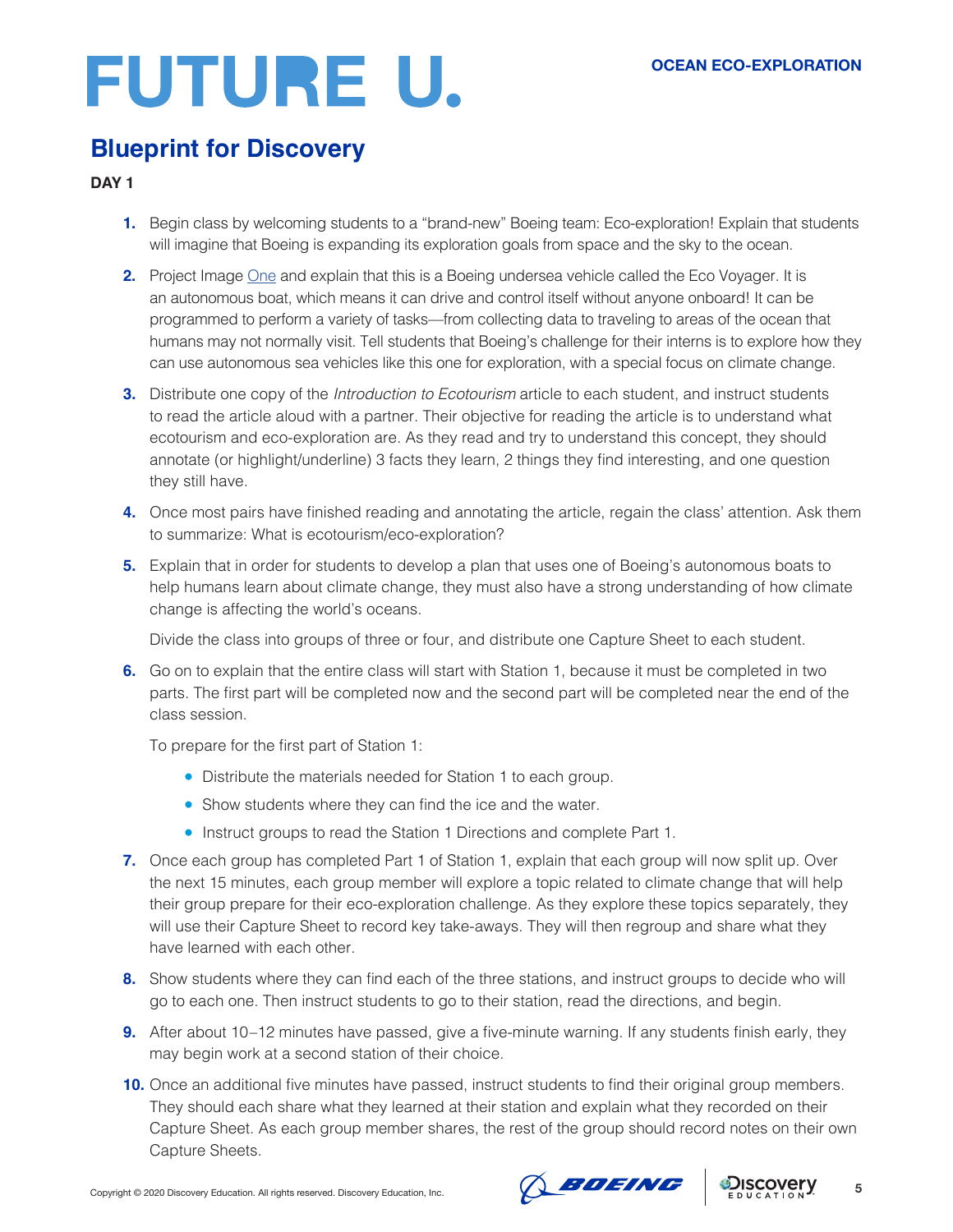#### **OCEAN ECO-EXPLORATION**

## **FUTURE U.**

- **11.** Next, instruct each group to return to their Station 1 work and complete Part 2. As they do, explain that their "glaciers" have only started to melt. To simulate what it would look like if these glaciers had more time to melt, pour about a quarter of a cup of water into each group's glacier containers.
- **12.** Once students have finished recording notes on their Capture Sheet, bring the class back together and spend a few minutes recapping the students' work with the following questions:
	- How is climate change affecting our world's oceans?
	- How does this in turn affect our world's plants, animals, and people?
	- What can humans do to counteract climate change and help our world's oceans?
- **13.** Collect the students' Capture Sheets or instruct them to keep them in a safe place until the following session.

#### **DAY 2**

- **1.** Welcome students back to their Boeing Eco-exploration Internship, and instruct students to take out their Capture Sheet and find their group members from the previous session. Then distribute one Design an Eco-exploration Adventure handout to each group.
- **2.** Read the handout's directions aloud and reiterate that students will be following the step-by-step directions on this handout in order to brainstorm for their eco-exploration experience. Explain that they can assume that the autonomous sea vehicle can be programmed to perform nearly any task: from collecting samples or materials it comes across to recording measurements, taking pictures, etc.!

Students should use the notes on their Capture Sheet to guide their brainstorming. If needed, they may also perform additional Internet research.

- **3.** Continue to explain that once groups complete this handout, they will move on to creating a mockup (or design) of a webpage that advertises their eco-exploration adventure. Show students where they can find this Eco-exploration Webpage handout, and again, remind them to carefully read the handout's direction when they get to this step.
- **4.** Then instruct students to begin! When there are about 25–30 minutes left in the class session, encourage groups to wrap up the Design an Eco-exploration Adventure handout (if they haven't done so already), and move on to the Eco-exploration Webpage handout.
- **5.** When there are 15 minutes left in the session, give students a five-minute warning. When five minutes are up, signal for the class' attention and explain what is about to take place. In a moment, each group will place their Eco-exploration Webpage handout around the classroom. Students will then walk around quietly and view the eco-exploration experiences that their peers have created. Instruct students to be ready to share which experiences they think would be most impactful and why.
- **6.** Once students have observed their peers' work, wrap up the session by asking: Based on what you learned about climate change and its effects on the world's oceans, which experience(s) has the power to make the biggest difference? Invite a few students to share their thoughts.
- **7.** Conclude by congratulating students on a successful start to their eco-exploration internship. Remind students that eco-exploration isn't the only way to combat climate change, and encourage students to try to help preserve our world's oceans by applying what they've learned here to their everyday lives.

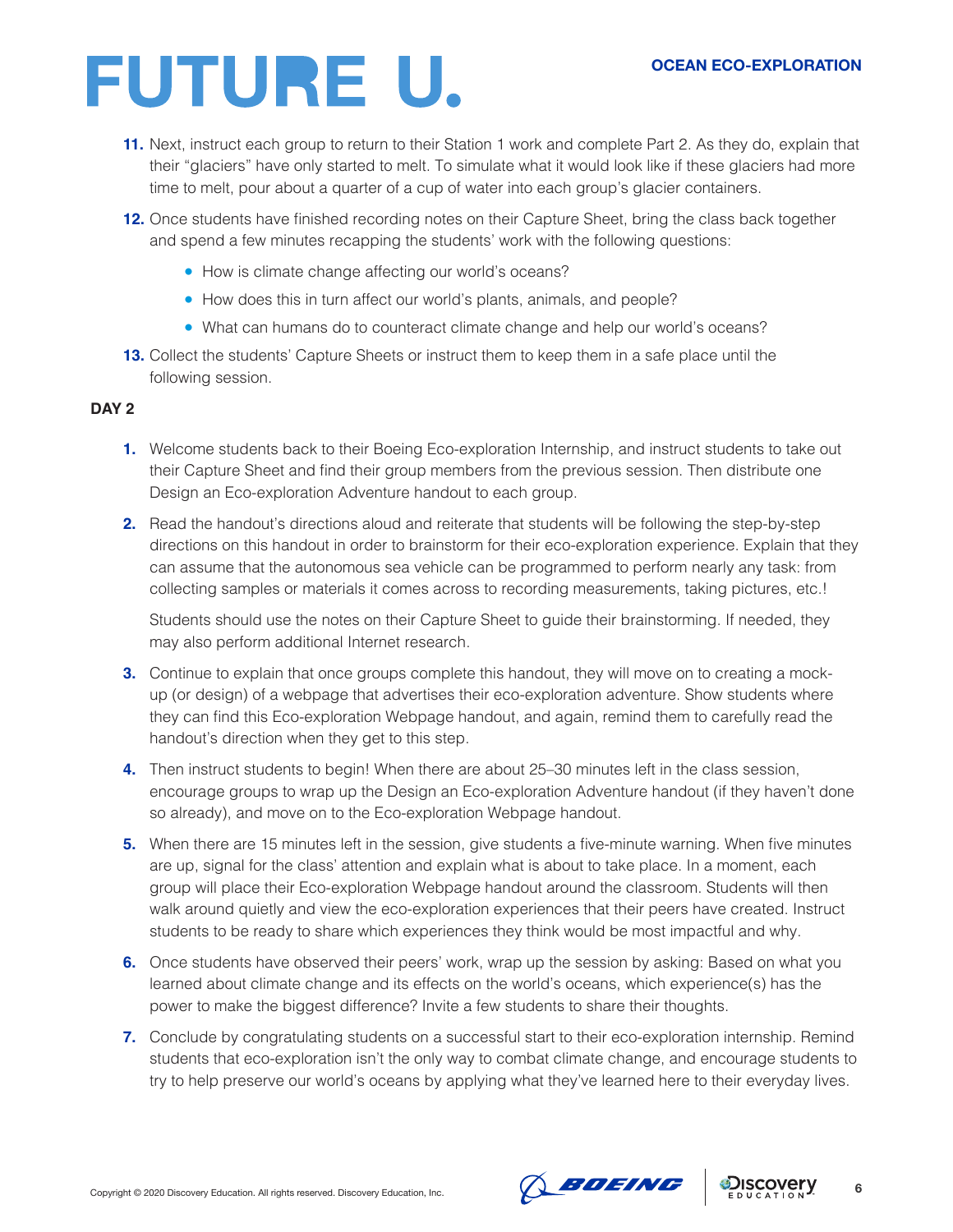## **Extend**

Students can create a campaign for their school community that teaches their peers about steps they can take to protect and preserve the world's oceans. They can apply what they have already learned, and perform additional research as they further consider what humans can do in their everyday life to reduce their carbon footprint and minimize their impact on Planet Earth.

## **National Standards**

#### **Next Generation Science Standards**

Weather and Climate

• MS-ESS3-5: Ask questions to clarify evidence of the factors that have caused the rise in global temperatures over the past century.

Human Impacts

- MS-ESS3-3: Apply scientific principles to design a method for monitoring and minimizing a human impact on the environment.
- ESS3.C: Human Impacts on Earth Systems:
	- Human activities have significantly altered the biosphere, sometimes damaging or destroying natural habitats and causing the extinction of other species. But changes to Earth's environments can have different impacts (negative and positive) for different living things. (MS-ESS3-3)
	- Typically, as human populations and per-capita consumption of natural resources increase, so do the negative impacts on Earth unless the activities and technologies involved are engineered otherwise. (MSESS3-3),(MS-ESS3-4)

#### **Common Core English Language Arts Standards**

Reading:

- R.1: Read closely to determine what the text says explicitly and to make logical inferences from it; cite specific textual evidence when writing or speaking to support conclusions drawn from the text.
- R.7: Integrate and evaluate content presented in diverse media and formats, including visually and quantitatively, as well as in words.

Writing:

● W.4: Produce clear and coherent writing in which the development, organization, and style are appropriate to task, purpose, and audience.

Speaking & Listening:

• SL.1: Prepare for and participate effectively in a range of conversations and collaborations with diverse partners, building on others' ideas and expressing their own clearly and persuasively.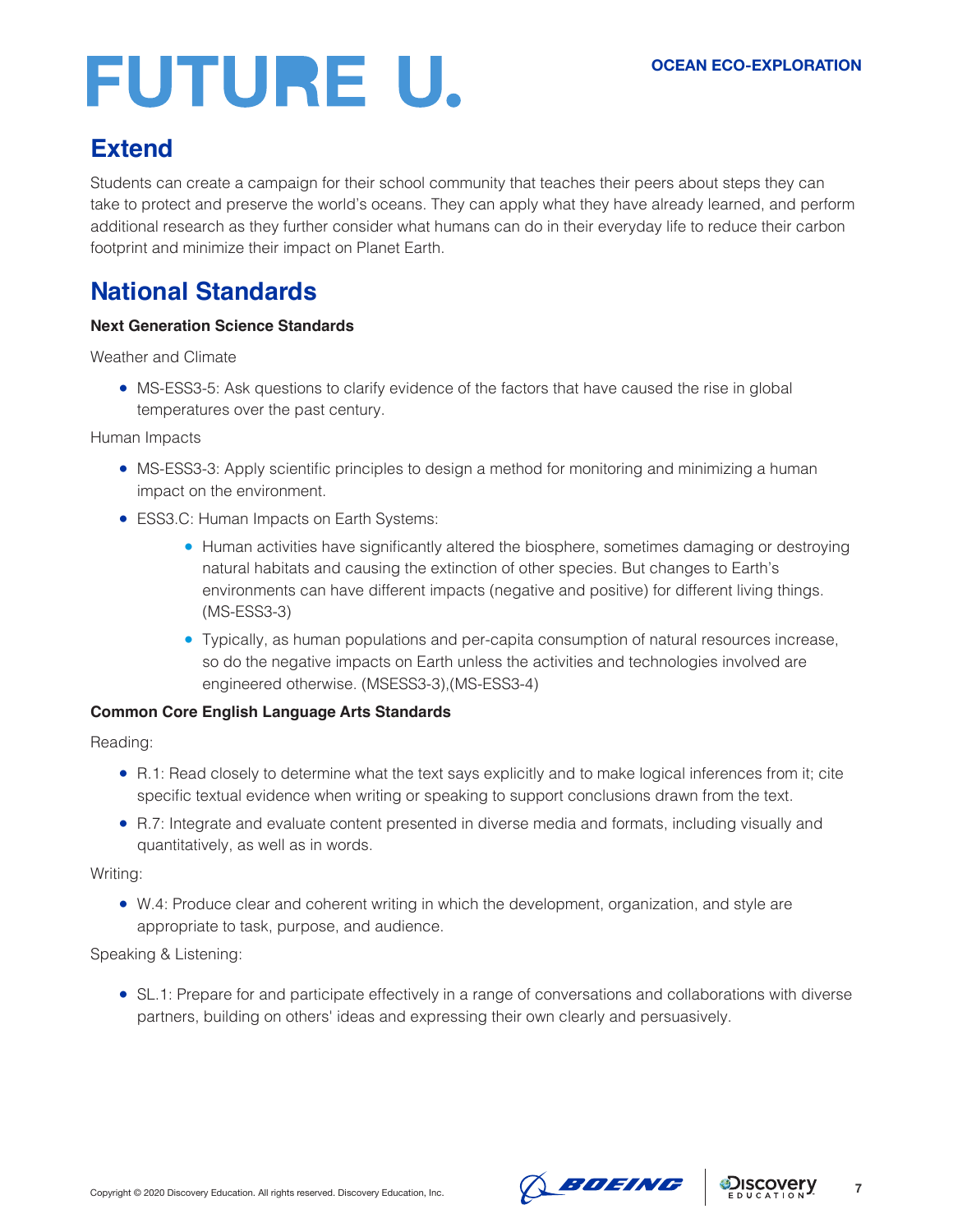## **Ocean Explorations**

| <b>Station 1</b><br>1. In which scenario did the water level rise the                                           | <b>Station 2</b><br>1. If you were responsible for teaching others about                                                               |  |
|-----------------------------------------------------------------------------------------------------------------|----------------------------------------------------------------------------------------------------------------------------------------|--|
| most? Why?<br>2. What connections can you make between this                                                     | how climate change is affecting the world's<br>oceans, what key facts should they know?                                                |  |
| activity and climate change?                                                                                    | 2. How could the ocean help us combat climate                                                                                          |  |
| 3. How could what you learned in this station<br>affect animals and people who live in and<br>around the ocean? | change?                                                                                                                                |  |
|                                                                                                                 |                                                                                                                                        |  |
| <b>Station 3</b><br>1. How is plastic negatively effecting oceans and<br>marine ecosystems?                     | <b>Station 4</b><br>What steps (big and small) can individuals take to<br>fight climate change and help protect our world's<br>oceans? |  |
| 2. What can individuals do to help this problem?                                                                |                                                                                                                                        |  |

## **FUTURE U.**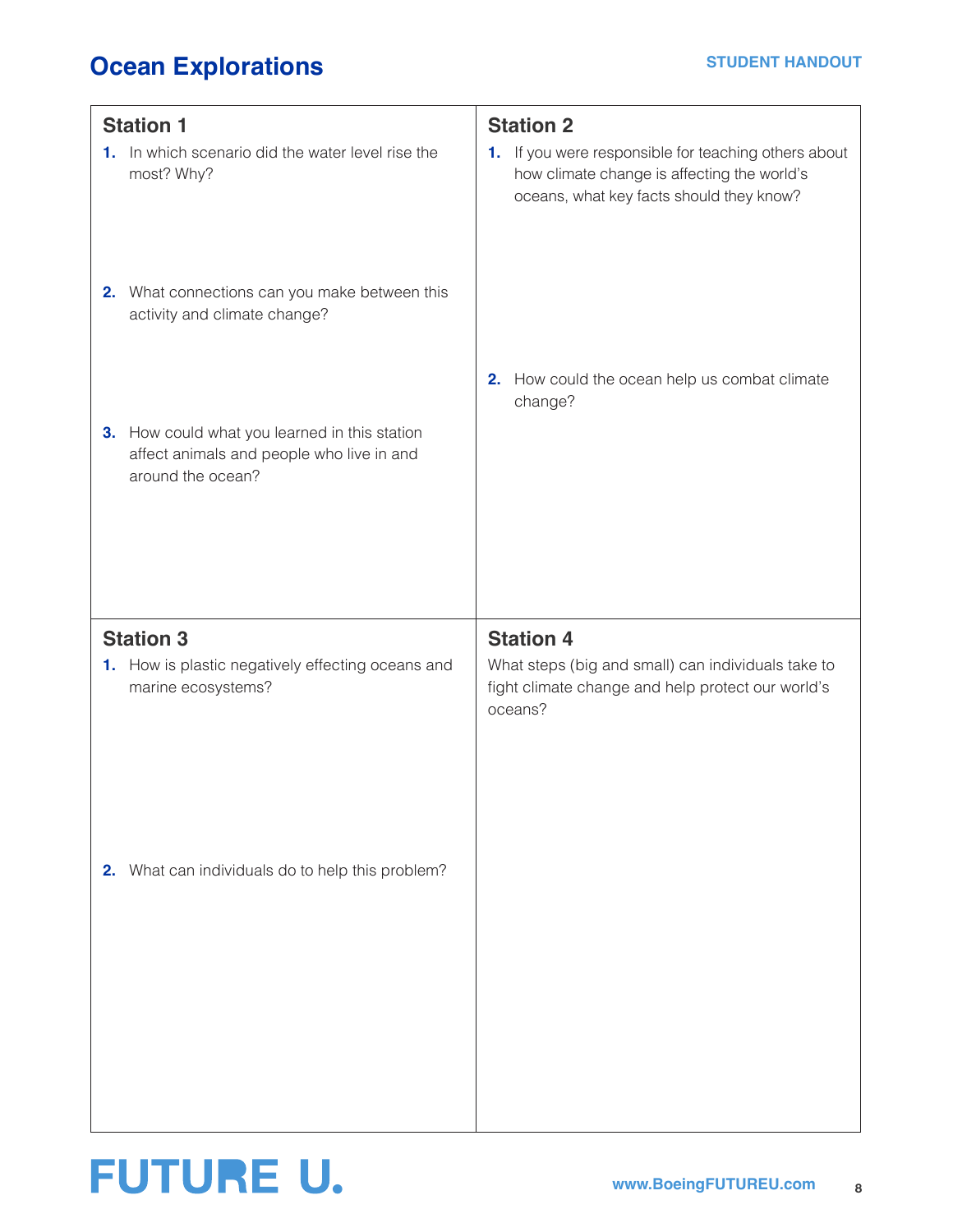### **Station One Directions**

**Directions:** This station will be completed in two parts. After you complete Part One, you will regroup at the end of the class session to complete Part Two.

#### **Part One**

- **1.** Place a bowl open-side down inside one container. Then fill the container with water, until the bowl is about halfway covered. You now have an **island**.
- **2.** Place four ice cubes in the water. These are your **icebergs**.
- **3.** Insert a ruler into the water and measure how much of the island is underwater to the nearest 1/8 centimeter.
- **4.** Record this measurement on a piece of masking tape. On this piece of masking tape, also write "Icebergs." Then place the tape on the outside of the container.
- **5.** Next, place your second bowl open-side down inside your second container. Make another island by filling the container with water until the bowl is about halfway covered.
- **6.** Place as many ice cubes as you can on top of your island. You now have a **glacier**.
- **7.** Insert a ruler into the water and measure how much of the island is underwater to the nearest 1/8 centimeter.
- **8.** Record this measurement on a piece of masking tape. On this piece of masking tape, also write "Glacier." Then place the tape on the outside of the container.

#### **Part Two**

**1.** Measure how much of the island in the **iceberg** container is now underwater. Record this to the nearest 1/8 of a centimeter here:

Compare this to the original measurement on the container's masking tape. Discuss: What do you notice? Why do you think this is the case?

**2.** Measure how much of the island in the **glacier** container is now underwater. Record this to the nearest 1/8 of a centimeter here:

Compare this to the original measurement on the masking tape. Discuss: What do you notice? Why do you think this is the case?

**3.** Answer the Station One Questions on your Capture Sheet.

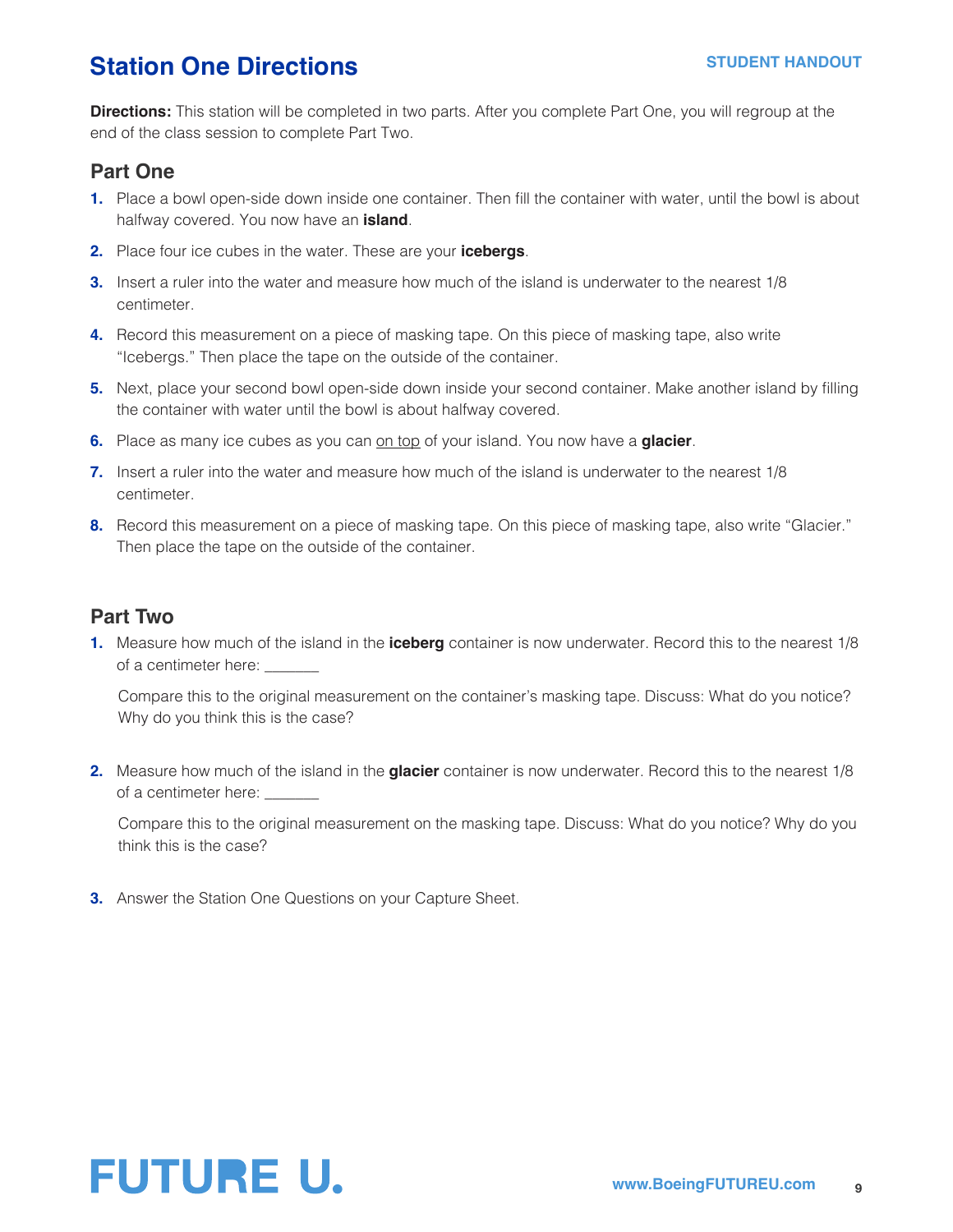### **Station 2 Directions**

- **1.** Find a partner at your station. Together, read the *Oceans Have Been 'Taking the Heat' of Climate Change* article.
- **2.** As you read, highlight:
	- the effects of climate change on the ocean in one color.
	- how the ocean could help combat climate change in a second color.
- **3.** Answer the questions for Station Two on your Capture Sheet.



## **Station 3 Directions**

**1.** Find a partner at your station. Together, read the *Plastics Aren't Just Polluting—They're Making Climate Change Worse* article.

-----------------------------------------------------------------------------------------------------------------------------------------------------

- **2.** As you read:
	- highlight the effects of plastic in one color.
	- highlight steps that can be taken to lessen these effects in a second color.
- **3.** Then use your annotations to begin to answer the questions for Station Three on your Capture Sheet.
- **4.** Next, watch the video available on the top of this webpage: [tinyurl.com/u8xowqm](http://tinyurl.com/u8xowqm). As you watch, jot any additional answers to the questions for Station Three on your Capture Sheet.
- **5.** If you have time remaining, brainstorm and discuss other ways humans may be able to reduce the amount of plastic that they use in their day-to-day lives.

## **Station 4 Directions**

**1.** Work with one or two others at your station. First, discuss what you already know: What actions can individuals take to fight climate change and help protect our world's oceans? Jot these ideas in the Station Four box on your Capture Sheet.

-----------------------------------------------------------------------------------------------------------------------------------------------------

**2.** Next, use the Internet to research additional answers to this question. Begin with the NBC News article available at [tinyurl.com/relgauo](http://tinyurl.com/relgauo) before you search for other sources. Continue to add new ideas to your Capture Sheet.

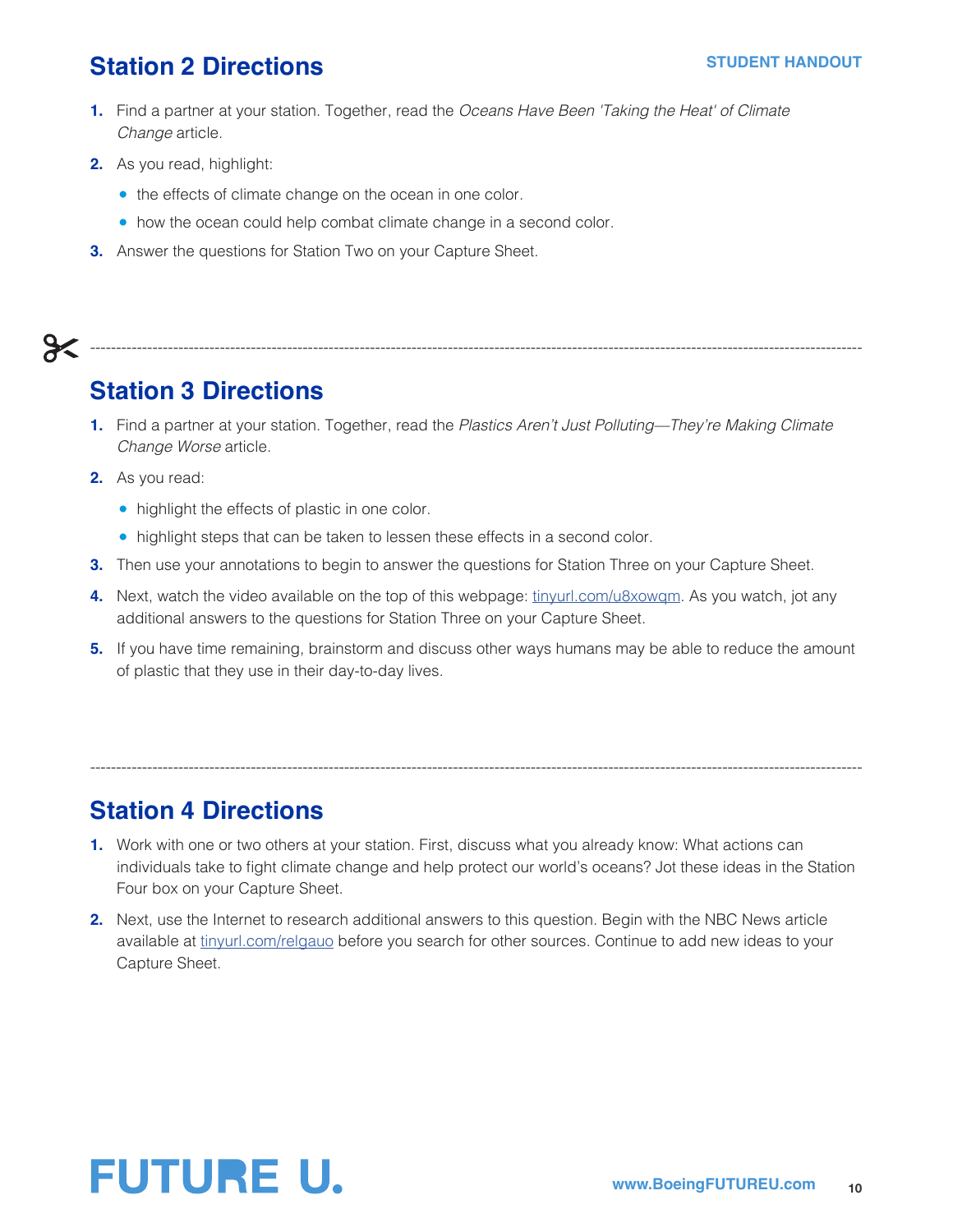#### **STUDENT HANDOUT Design an Eco-exploration Adventure (page 1 of 2)**

**Directions:** During your eco-adventure, humans will travel to a location of your choice. At this location, they will use an autonomous sea vehicle to learn about climate change's effects on the ocean, discover how they can help the environment, and have fun! With your group, follow the steps below to build your adventure.

**Step 1:** Where will humans travel to? Choose a coastal area so the autonomous boat will be easily accessible. Also think about where would be best for learning about climate change. Below, jot the location and explain why you chose this area.

**Step 2:** Brainstorm: What could humans do *and* learn on this eco-adventure? How could the autonomous boat help accomplish this?

Use your Capture Sheet to think about data, samples, or anything else that would help humans learn about climate change or help the environment. Brainstorm several ideas and record them in the chart below.

| Eco-explorers could experience/learn/help/do: | The autonomous vessel could help with this by: |
|-----------------------------------------------|------------------------------------------------|
|                                               |                                                |
|                                               |                                                |
|                                               |                                                |
|                                               |                                                |
|                                               |                                                |
|                                               |                                                |
|                                               |                                                |
|                                               |                                                |
|                                               |                                                |
|                                               |                                                |
|                                               |                                                |
|                                               |                                                |
|                                               |                                                |
|                                               |                                                |
|                                               |                                                |
|                                               |                                                |

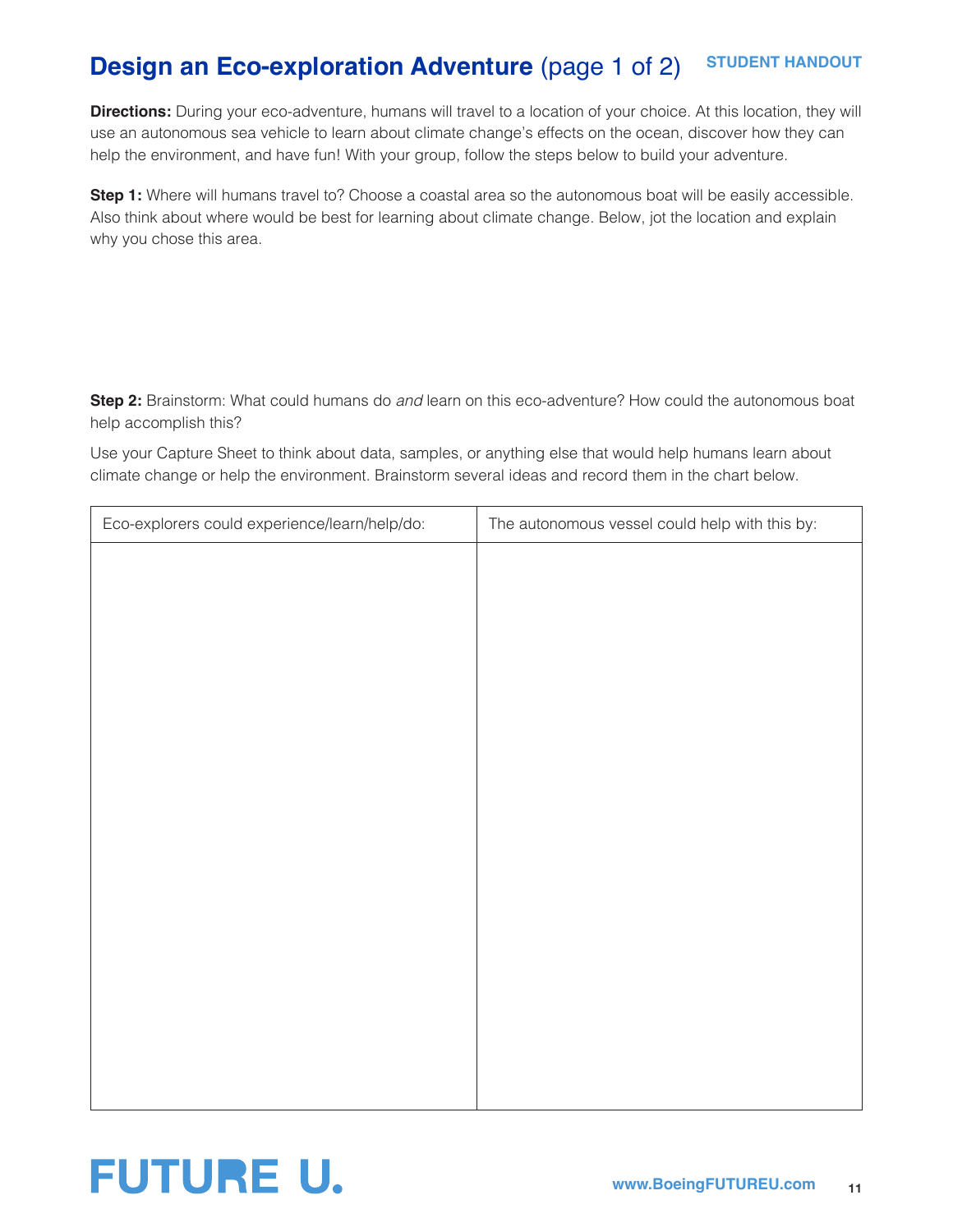## **Design an Eco-explorer Adventure** (page 2 of 2)

**Step 4:** When your brainstorming is complete, choose one or two ideas that you believe could have the largest impact on climate change. (This could be accomplished through education *or* action!)

Circle the idea(s) that your group will move forward with.

**Step 5:** There are many different STEM careers related to the ocean. Browse the list available at [tinyurl.com/](http://tinyurl.com/yb8a5vff) [yb8a5vff](http://tinyurl.com/yb8a5vff). Then, choose at least one career that could help your eco-explorer learn more about the idea(s) you just selected. Write their title and what they could help eco-explorists learn below:

**Step 6:** Consider the impact: How will this eco-exploration experience help combat climate change?

**Step 7:** Your brainstorming is complete! Use this work to help you design your Eco-exploration Web Page.